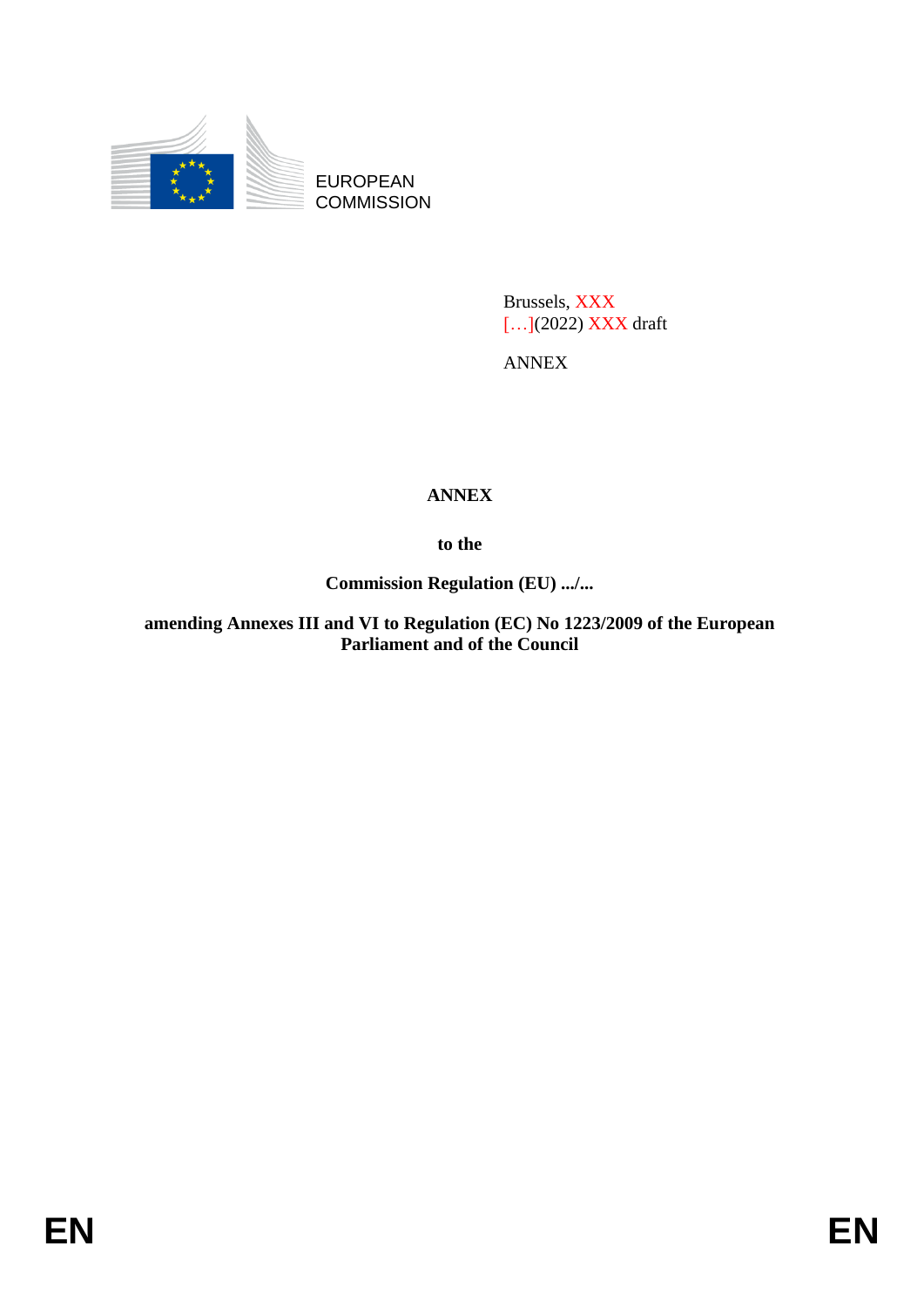## **ANNEX**

Regulation (EC) No 1223/2009 is amended as follows:

(1) In Annex III, the following entries are added:

| Refer  | Substance identification                      |                |           |           | Restrictions             |               |             | of<br>Wordings    |
|--------|-----------------------------------------------|----------------|-----------|-----------|--------------------------|---------------|-------------|-------------------|
| ence   | Chemical                                      | Name           | CAS       | EC        | Product<br>body<br>type, | Maximum       | Other       | conditions of use |
| numb   | name/INN                                      | of Common      | number    | number    | parts                    | concentration |             | and warnings      |
| er     |                                               | Ingredients    |           |           |                          | in ready use  |             |                   |
|        |                                               | Glossary       |           |           |                          | preparation   |             |                   |
| a      | b                                             | $\mathbf{C}$   | d         | e         |                          | g             | $\mathbf h$ |                   |
| 'OP:   | 2,6-Di-Tert-Butyl-4-                          | Butylated      | 128-37-0  | 204-881-4 | a) Mouthwash             | a) $0,001\%$  |             |                   |
| please | Methylphenol*                                 | Hydroxytoluene |           |           | b) Toothpaste            | b) $0,1%$     |             |                   |
| insert |                                               |                |           |           |                          |               |             |                   |
| the    |                                               |                |           |           | c) Other leave-on and    | c) $0,8%$     |             |                   |
| next   |                                               |                |           |           | rinse-off products       |               |             |                   |
| conse  |                                               |                |           |           |                          |               |             |                   |
| cutive |                                               |                |           |           |                          |               |             |                   |
| numb   |                                               |                |           |           |                          |               |             |                   |
| er     |                                               |                |           |           |                          |               |             |                   |
| OP:    | 1H-Indene- $1,3(2H)$ -                        | Acid Yellow 3  | 8004-92-0 | 305-897-5 | Non-oxidative hair dye   | $0,5\%$       |             |                   |
| please | $2-(2-$<br>dione,                             |                |           |           | products                 |               |             |                   |
| insert | quinolinyl)-,                                 |                |           |           |                          |               |             |                   |
| the    | sodium<br>sulfonated,<br>salts (CI 47005)*,** |                |           |           |                          |               |             |                   |
| next   |                                               |                |           |           |                          |               |             |                   |
| conse  |                                               |                |           |           |                          |               |             |                   |
| cutive |                                               |                |           |           |                          |               |             |                   |
| numb   |                                               |                |           |           |                          |               |             |                   |
| er     |                                               |                |           |           |                          |               |             |                   |

\* From … [OP please insert the date = first day of the month following 6 months after the date of entry into force of this Regulation] non-oxidative hair dye products containing that substance and not complying with the restrictions shall not be placed on the Union market. From ... [OP please insert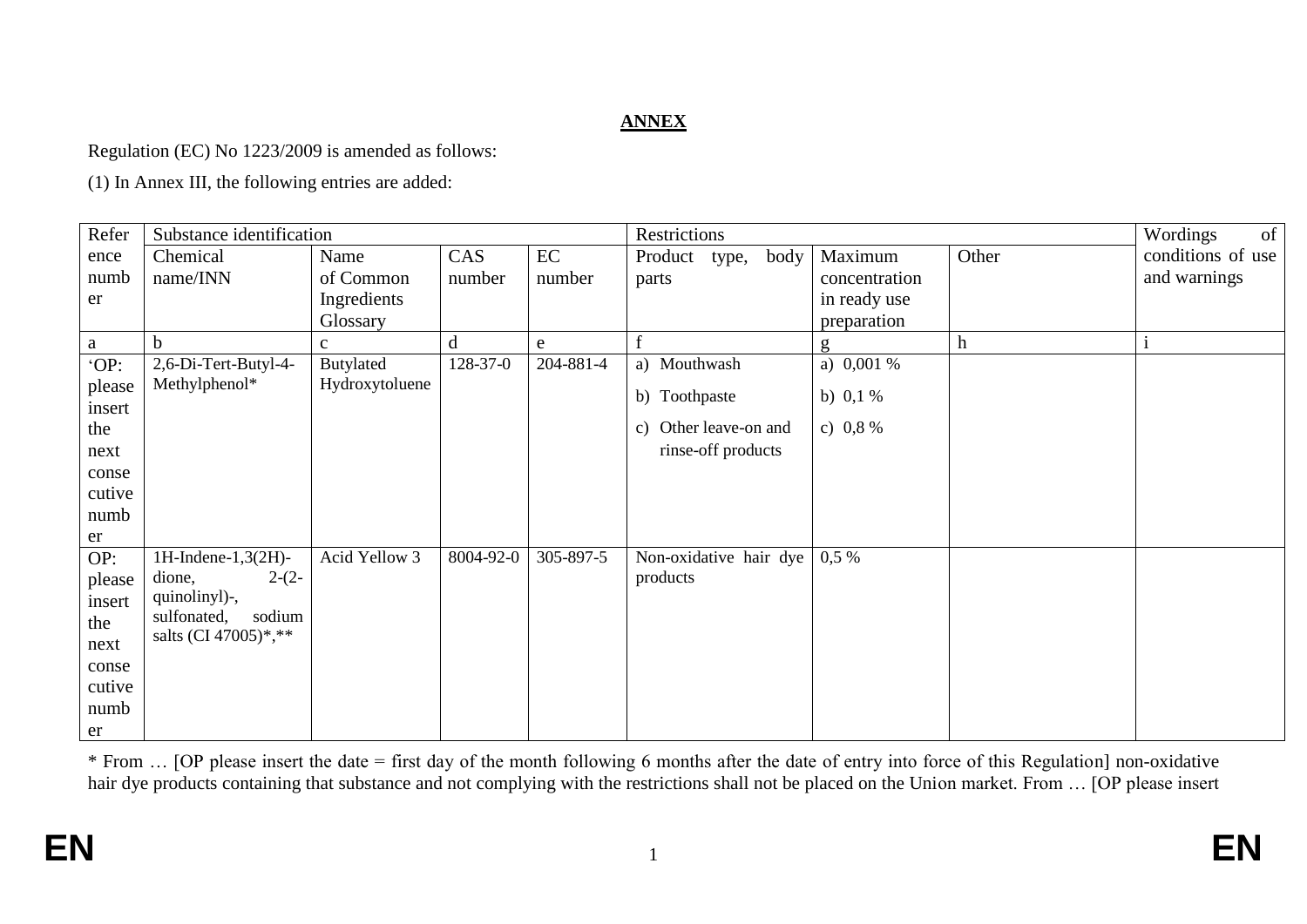the date = first day of the month following 12 months after the date of entry into force of this Regulation] non-oxidative hair dye products containing that substance and not complying with the restrictions shall not be made available on the Union market.

\*\* For use as a colorant, see Annex IV, entry No. 82.'.

(2) Annex VI is amended as follows:

(a) entry 3 is replaced by the following:

| Refer     | Substance identification                                                                        |             |          |           | Conditions                                                          |               |       | of<br>Wordings    |
|-----------|-------------------------------------------------------------------------------------------------|-------------|----------|-----------|---------------------------------------------------------------------|---------------|-------|-------------------|
| ence      | Chemical                                                                                        | Name        | CAS      | EC        | Product type, body                                                  | Maximum       | Other | conditions of use |
| numb      | name/INN                                                                                        | of Common   | number   | number    | parts                                                               | concentration |       | and warnings      |
| er        |                                                                                                 | Ingredients |          |           |                                                                     | in ready use  |       |                   |
|           |                                                                                                 | Glossary    |          |           |                                                                     | preparation   |       |                   |
|           |                                                                                                 |             |          |           |                                                                     |               |       |                   |
| $\cdot$ 3 | Benzoic<br>$\alpha$ id, 2-<br>$3,3,5-$<br>hydroxy-,<br>trimethylcyclohexyl<br>ester/Homosalate* | Homosalate  | 118-56-9 | 204-260-8 | Face products with the<br>exception of propellent<br>spray products | 7,34 %        |       |                   |

\* From … [OP please insert the date = first day of the month following 24 months after the date of entry into force of this Regulation] cosmetic products containing that substance and not complying with the conditions shall not be placed on the Union market. From … [OP please insert the date = first day of the month following 30 months after the date of entry into force of this Regulation] cosmetic products containing that substance and not complying with the conditions shall not be made available on the Union market.';

(b) the following entries are added:

| Refer | Substance identification |             |                             |        | Conditions               | Wordings<br><sub>of</sub> |       |                   |
|-------|--------------------------|-------------|-----------------------------|--------|--------------------------|---------------------------|-------|-------------------|
| ence  | <b>Chemical</b>          | Name        | $\mathop{\rm CAS}\nolimits$ | EC     | Product<br>body<br>type, | Maximum                   | Other | conditions of use |
| numb  | name/INN                 | of Common   | number                      | number | parts                    | concentration             |       | and warnings      |
| er    |                          | Ingredients |                             |        |                          | in ready use              |       |                   |
|       |                          | Glossary    |                             |        |                          | preparation               |       |                   |